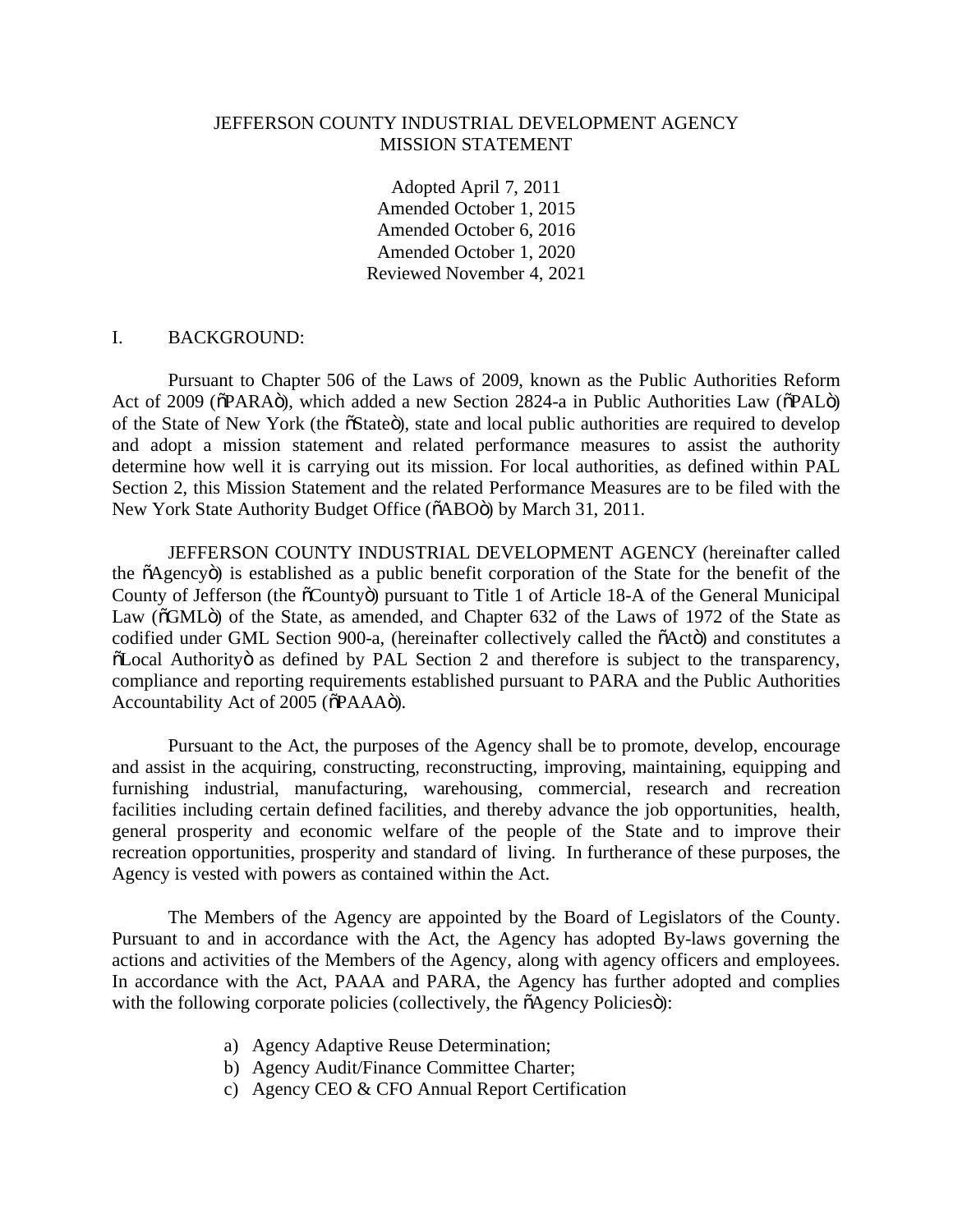- d) Agency Certification of No Conflict of Interest & Jefferson County Financial Disclosure Form;
- e) Agency Code of Ethics Policy;
- f) Agency Compensation, Reimbursement and Attendance Policy;
- g) Agency Defense and Indemnification Policy;
- h) Agency Discretionary Funds Policy;
- i) Agency Disposition of Real Property Guidelines;
- j) Agency Equal Employment Opportunity Policy;
- k) Agency Evaluative Criteria  $\acute{o}$  Project Type Listing  $\&$  Matrix
- l) Agency Extension of Credit to Board Members and Officers;
- m) Agency Fixed Asset Policy;
- n) Agency Governance Committee Charter;
- o) Agency Independent Director Certification;
- p) Agency Information Security Policy;
- q) Agency Investment Policy with Internal Controls;
- r) Agency Lending/Collection Policy and Procedures;
- s) Agency Policy Regarding Possession & Use of Agency-Issued Electronic Equipment;
- t) Agency Post Issuance Compliance Procedures
- u) Agency Procurement Policy;
- v) Agency Real Property Acquisition Guidelines;
- w) Agency Recapture Policy and flow chart;
- x) Agency Records Retention and Disposition Schedule MI-1;
- y) Agency Rules for Public Hearings Conducted by the Agency;
- z) Agency Travel Policy;
- aa) Agency Uniform Guidance ó Internal Controls;
- bb) Agency Uniform Tax Exemption Policy; and
- cc) Agency Whistleblower Policy.

In addition, as a public benefit corporation of the State, the Agency is subject to and complies with applicable provisions of the Public Officers Law, including the Open Meetings Law ( $\delta$ OML $\ddot{o}$ ) and Freedom of Information Law ( $\delta$ FOIL $\ddot{o}$ ), along with the State Environmental Quality Review Act ( $\delta$ SEQRA $\ddot{\rm{o}}$ ).

## II. CORPORATION MISSION STATEMENT

The Agency was established pursuant to the Act with purposes and powers and the Agency & Mission includes undertaking projects and programmatic initiatives in furtherance of and to advance the job opportunities, health, general prosperity and economic welfare of the people of the County and to improve their recreation opportunities, prosperity and standard of living. In furtherance of the purposes and powers vested in the Agency pursuant to the Act, the Agency shall undertake projects, programs and initiatives to achieve the purposes as set forth within the Act. In addition, and in doing so, the Agency shall adhere to its adopted policies and applicable statutory requirements, including PAAA, PARA, OML, FOIL, and SEQRA. Further, and in accordance with GML Section 900-a, the Agency shall take into consideration the local zoning and planning regulations as well as the regional and local comprehensive land use plans.